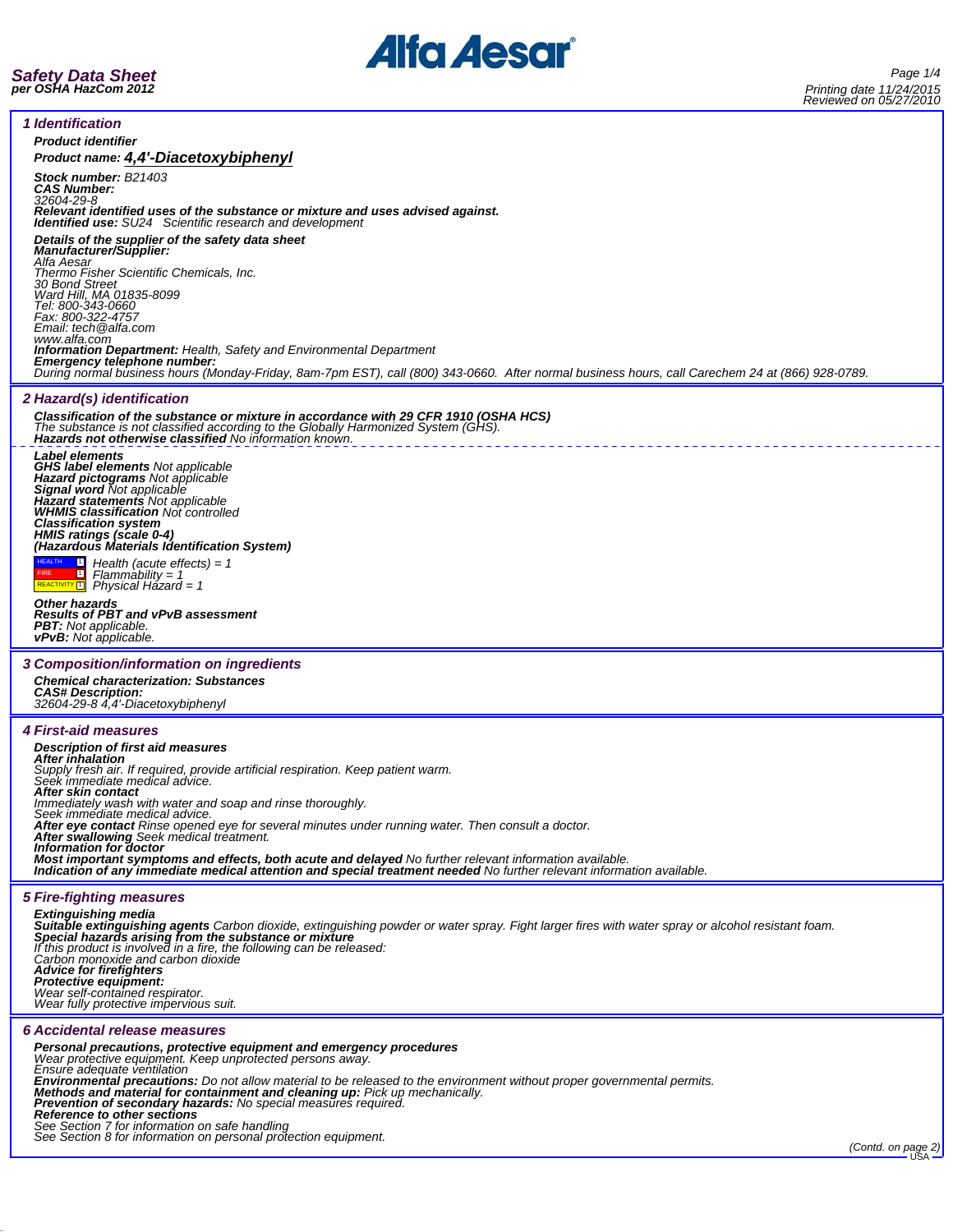## *Product name: 4,4'-Diacetoxybiphenyl*

| See Section 13 for disposal information.                                                                                                                                                                                                                                                                                                                                                                                                                                                                                                                                                                                                                                                                                                                                                                                                                                                                                                                              |                                                                                                                                                                                                                                                                                  | (Contd. of page 1) |  |  |
|-----------------------------------------------------------------------------------------------------------------------------------------------------------------------------------------------------------------------------------------------------------------------------------------------------------------------------------------------------------------------------------------------------------------------------------------------------------------------------------------------------------------------------------------------------------------------------------------------------------------------------------------------------------------------------------------------------------------------------------------------------------------------------------------------------------------------------------------------------------------------------------------------------------------------------------------------------------------------|----------------------------------------------------------------------------------------------------------------------------------------------------------------------------------------------------------------------------------------------------------------------------------|--------------------|--|--|
| <b>7 Handling and storage</b>                                                                                                                                                                                                                                                                                                                                                                                                                                                                                                                                                                                                                                                                                                                                                                                                                                                                                                                                         |                                                                                                                                                                                                                                                                                  |                    |  |  |
| <b>Handling</b><br><b>Precautions for safe handling</b><br>Keep container tightly sealed.<br>Store in cool, dry place in tightly closed containers.<br><b>Information about protection against explosions and fires:</b> No information known.<br>Conditions for safe storage, including any incompatibilities<br><b>Storage</b><br><b>Requirements to be met by storerooms and receptacles:</b> No special requirements.<br>Information about storage in one common storage facility: Store away from oxidizing agents.<br>Further information about storage conditions:<br>Keep container tightly sealed.<br>Store in cool, dry conditions in well sealed containers.                                                                                                                                                                                                                                                                                               |                                                                                                                                                                                                                                                                                  |                    |  |  |
| <b>Specific end use(s)</b> No further relevant information available.<br>8 Exposure controls/personal protection                                                                                                                                                                                                                                                                                                                                                                                                                                                                                                                                                                                                                                                                                                                                                                                                                                                      |                                                                                                                                                                                                                                                                                  |                    |  |  |
| Additional information about design of technical systems:<br>Properly operating chemical fume hood designed for hazardous chemicals and having an average face velocity of at least 100 feet per minute.                                                                                                                                                                                                                                                                                                                                                                                                                                                                                                                                                                                                                                                                                                                                                              |                                                                                                                                                                                                                                                                                  |                    |  |  |
| <b>Control parameters</b><br><b>Components with limit values that require monitoring at the workplace:</b> Not required.<br><b>Additional information:</b> No data                                                                                                                                                                                                                                                                                                                                                                                                                                                                                                                                                                                                                                                                                                                                                                                                    |                                                                                                                                                                                                                                                                                  |                    |  |  |
| <b>Exposure controls</b><br>Personal protective equipment<br>General protective and hygienic measures<br>The usual precautionary measures for handling chemicals should be followed.<br>Keep away from foodstuffs, beverages and feed.<br>Remove all soiled and contaminated clothing immediately.<br>Wash hands before breaks and at the end of work.<br>Maintain an ergonomically appropriate working environment.<br><b>Breathing equipment:</b> Use suitable respirator when high concentrations are present.<br>Protection of hands:<br><i><b>Impervious gloves</b></i><br>Check protective gloves prior to each use for their proper condition.<br>The selection of suitable gloves not only depends on the material, but also on quality. Quality will vary from manufacturer to manufacturer.<br><b>Penetration time of glove material (in minutes)</b> Not determined<br>Eye protection: Safety glasses<br><b>Body protection:</b> Protective work clothing. |                                                                                                                                                                                                                                                                                  |                    |  |  |
| 9 Physical and chemical properties                                                                                                                                                                                                                                                                                                                                                                                                                                                                                                                                                                                                                                                                                                                                                                                                                                                                                                                                    |                                                                                                                                                                                                                                                                                  |                    |  |  |
| Information on basic physical and chemical properties<br><b>General Information</b><br>Appearance:<br>Form:<br>Color:<br>Odor:                                                                                                                                                                                                                                                                                                                                                                                                                                                                                                                                                                                                                                                                                                                                                                                                                                        | Crystalline<br>White<br>Odorless                                                                                                                                                                                                                                                 |                    |  |  |
| Odor threshold:                                                                                                                                                                                                                                                                                                                                                                                                                                                                                                                                                                                                                                                                                                                                                                                                                                                                                                                                                       | Not determined.                                                                                                                                                                                                                                                                  |                    |  |  |
| pH-value:<br><b>Change in condition</b><br><b>Melting point/Melting range:</b><br>Boiling point/Boiling range:<br>Sublimation temperature / start:<br><b>Flammability (solid, gaseous)</b><br>Ignition temperature:<br>Decomposition temperature:<br>Auto igniting:                                                                                                                                                                                                                                                                                                                                                                                                                                                                                                                                                                                                                                                                                                   | Not applicable.<br>162-165 °C (324-329 °F)<br>Not determined<br>Not determined<br>Not determined.<br>Not determined<br>Not determined<br>Not determined.                                                                                                                         |                    |  |  |
| Danger of explosion:<br><b>Explosion limits:</b><br><b>Lower:</b><br><b>Upper:</b><br>Vapor pressure:<br>Density:<br><b>Relative density</b><br>Vapor density<br><b>Evaporation</b> rate<br>Solubility in / Miscibility with<br>Water:<br><b>Partition coefficient (n-octanol/water):</b> Not determined.<br>Viscosity:<br>dynamic:<br>kinematic:<br>Other information                                                                                                                                                                                                                                                                                                                                                                                                                                                                                                                                                                                                | Product does not present an explosion hazard.<br>Not determined<br>Not determined<br>Not applicable.<br>Not determined<br>Not determined.<br>Not applicable.<br>Not applicable.<br>Insoluble<br>Not applicable.<br>Not applicable.<br>No further relevant information available. |                    |  |  |
| <b>10 Stability and reactivity</b><br>Reactivity No information known.<br><b>Chemical stability</b> Stable under recommended storage conditions.<br><b>Thermal decomposition / conditions to be avoided:</b> Decomposition will not occur if used and stored according to specifications.<br>Possibility of hazardous reactions No dangerous reactions known<br>Conditions to avoid No further relevant information available.<br>Incompatible materials: Oxidizing agents<br><b>Hazardous decomposition products:</b> Carbon monoxide and carbon dioxide                                                                                                                                                                                                                                                                                                                                                                                                             |                                                                                                                                                                                                                                                                                  |                    |  |  |

## *11 Toxicological information*

*Information on toxicological effects Acute toxicity: No effects known.*

*(Contd. on page 3)*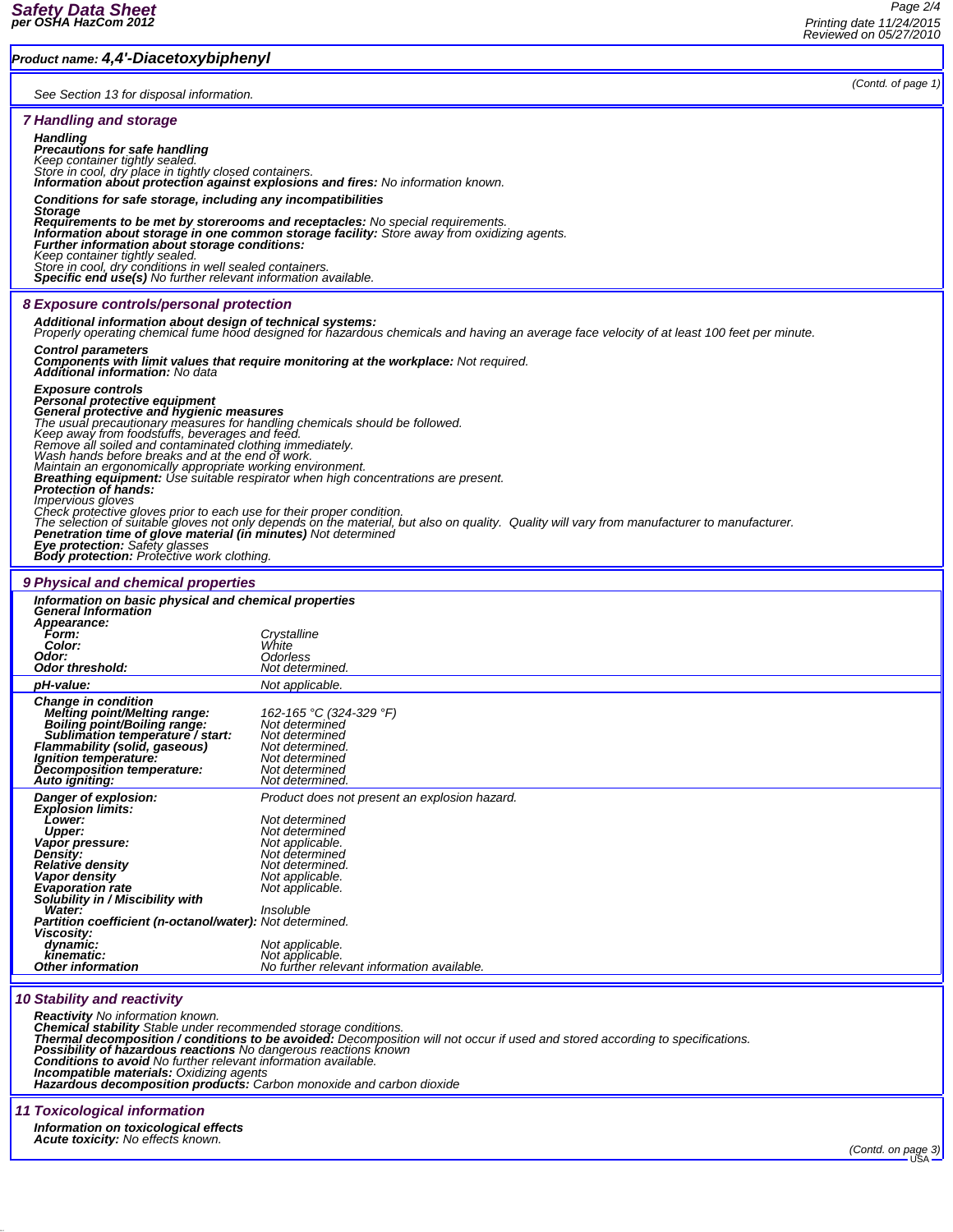| Product name: 4,4'-Diacetoxybiphenyl                                                                                                                                                                                                                                                                                                                                                                                                                                                                                                                                                                                                                                                                                                                                                                                                                                                                                                                                                                                                                                                                                                                                                                                                                                                                                                                                                                                                                                                                                                                                                                                                                                                                                                                                                                                                                                                                       |                                                                                                                                                                                                                                                                                                                                      |  |
|------------------------------------------------------------------------------------------------------------------------------------------------------------------------------------------------------------------------------------------------------------------------------------------------------------------------------------------------------------------------------------------------------------------------------------------------------------------------------------------------------------------------------------------------------------------------------------------------------------------------------------------------------------------------------------------------------------------------------------------------------------------------------------------------------------------------------------------------------------------------------------------------------------------------------------------------------------------------------------------------------------------------------------------------------------------------------------------------------------------------------------------------------------------------------------------------------------------------------------------------------------------------------------------------------------------------------------------------------------------------------------------------------------------------------------------------------------------------------------------------------------------------------------------------------------------------------------------------------------------------------------------------------------------------------------------------------------------------------------------------------------------------------------------------------------------------------------------------------------------------------------------------------------|--------------------------------------------------------------------------------------------------------------------------------------------------------------------------------------------------------------------------------------------------------------------------------------------------------------------------------------|--|
| LD/LC50 values that are relevant for classification: No data<br><b>Skin irritation or corrosion:</b> May cause irritation<br>Eye irritation or corrosion: May cause irritation<br>Sensitization: No sensitizing effects known.<br>Germ cell mutagenicity: No effects known.<br>Carcinogenicity: No classification data on carcinogenic properties of this material is available from the EPA, IARC, NTP, OSHA or ACGIH<br><b>Reproductive toxicity:</b> No effects known.<br>Specific target organ system toxicity - repeated exposure: No effects known.<br>Specific target organ system toxicity - single exposure: No effects known.<br><b>Aspiration hazard:</b> No effects known.<br>Subacute to chronic toxicity: No effects known.<br>Additional toxicological information: To the best of our knowledge the acute and chronic toxicity of this substance is not fully known.                                                                                                                                                                                                                                                                                                                                                                                                                                                                                                                                                                                                                                                                                                                                                                                                                                                                                                                                                                                                                       | (Contd. of page $2$ )                                                                                                                                                                                                                                                                                                                |  |
| <b>12 Ecological information</b><br><b>Toxicity</b><br><b>Aquatic toxicity:</b> No further relevant information available.<br><b>Persistence and degradability</b> No further relevant information available.<br>Bioaccumulative potential No further relevant information available.<br>Mobility in soil No further relevant information available.<br>Additional ecological information:<br>General notes:<br>Do not allow material to be released to the environment without proper governmental permits.<br>Avoid transfer into the environment.<br><b>Results of PBT and vPvB assessment</b><br><b>PBT:</b> Not applicable.<br><b>vPvB:</b> Not applicable.<br>Other adverse effects No further relevant information available.                                                                                                                                                                                                                                                                                                                                                                                                                                                                                                                                                                                                                                                                                                                                                                                                                                                                                                                                                                                                                                                                                                                                                                       |                                                                                                                                                                                                                                                                                                                                      |  |
| <b>13 Disposal considerations</b><br>Waste treatment methods<br><b>Recommendation</b> Consult state, local or national regulations to ensure proper disposal.<br>Uncleaned packagings:<br><b>Recommendation:</b> Disposal must be made according to official regulations.                                                                                                                                                                                                                                                                                                                                                                                                                                                                                                                                                                                                                                                                                                                                                                                                                                                                                                                                                                                                                                                                                                                                                                                                                                                                                                                                                                                                                                                                                                                                                                                                                                  |                                                                                                                                                                                                                                                                                                                                      |  |
| <b>14 Transport information</b><br>Not a hazardous material for transportation.                                                                                                                                                                                                                                                                                                                                                                                                                                                                                                                                                                                                                                                                                                                                                                                                                                                                                                                                                                                                                                                                                                                                                                                                                                                                                                                                                                                                                                                                                                                                                                                                                                                                                                                                                                                                                            |                                                                                                                                                                                                                                                                                                                                      |  |
| <b>UN-Number</b>                                                                                                                                                                                                                                                                                                                                                                                                                                                                                                                                                                                                                                                                                                                                                                                                                                                                                                                                                                                                                                                                                                                                                                                                                                                                                                                                                                                                                                                                                                                                                                                                                                                                                                                                                                                                                                                                                           |                                                                                                                                                                                                                                                                                                                                      |  |
| DOT, IMDG, IATA<br>UN proper shipping name                                                                                                                                                                                                                                                                                                                                                                                                                                                                                                                                                                                                                                                                                                                                                                                                                                                                                                                                                                                                                                                                                                                                                                                                                                                                                                                                                                                                                                                                                                                                                                                                                                                                                                                                                                                                                                                                 | None                                                                                                                                                                                                                                                                                                                                 |  |
| DOT, IMDG, IATA<br>Transport hazard class(es)<br>DOT, ADR, IMDG, IATA<br>Class                                                                                                                                                                                                                                                                                                                                                                                                                                                                                                                                                                                                                                                                                                                                                                                                                                                                                                                                                                                                                                                                                                                                                                                                                                                                                                                                                                                                                                                                                                                                                                                                                                                                                                                                                                                                                             | None<br>None                                                                                                                                                                                                                                                                                                                         |  |
| Packing group<br>DOT, IMDG, IATA                                                                                                                                                                                                                                                                                                                                                                                                                                                                                                                                                                                                                                                                                                                                                                                                                                                                                                                                                                                                                                                                                                                                                                                                                                                                                                                                                                                                                                                                                                                                                                                                                                                                                                                                                                                                                                                                           | None                                                                                                                                                                                                                                                                                                                                 |  |
| <b>Environmental hazards:</b>                                                                                                                                                                                                                                                                                                                                                                                                                                                                                                                                                                                                                                                                                                                                                                                                                                                                                                                                                                                                                                                                                                                                                                                                                                                                                                                                                                                                                                                                                                                                                                                                                                                                                                                                                                                                                                                                              | Not applicable.                                                                                                                                                                                                                                                                                                                      |  |
| Special precautions for user                                                                                                                                                                                                                                                                                                                                                                                                                                                                                                                                                                                                                                                                                                                                                                                                                                                                                                                                                                                                                                                                                                                                                                                                                                                                                                                                                                                                                                                                                                                                                                                                                                                                                                                                                                                                                                                                               | Not applicable.                                                                                                                                                                                                                                                                                                                      |  |
| Transport in bulk according to Annex II of MARPOL73/78 and the IBC Code Not applicable.                                                                                                                                                                                                                                                                                                                                                                                                                                                                                                                                                                                                                                                                                                                                                                                                                                                                                                                                                                                                                                                                                                                                                                                                                                                                                                                                                                                                                                                                                                                                                                                                                                                                                                                                                                                                                    |                                                                                                                                                                                                                                                                                                                                      |  |
| Transport/Additional information:                                                                                                                                                                                                                                                                                                                                                                                                                                                                                                                                                                                                                                                                                                                                                                                                                                                                                                                                                                                                                                                                                                                                                                                                                                                                                                                                                                                                                                                                                                                                                                                                                                                                                                                                                                                                                                                                          | Not dangerous according to the above specifications.                                                                                                                                                                                                                                                                                 |  |
| <b>DOT</b><br><b>Marine Pollutant (DOT):</b>                                                                                                                                                                                                                                                                                                                                                                                                                                                                                                                                                                                                                                                                                                                                                                                                                                                                                                                                                                                                                                                                                                                                                                                                                                                                                                                                                                                                                                                                                                                                                                                                                                                                                                                                                                                                                                                               | No                                                                                                                                                                                                                                                                                                                                   |  |
| <b>15 Regulatory information</b><br>Safety, health and environmental regulations/legislation specific for the substance or mixture<br><b>GHS label elements</b> Not applicable<br><b>Hazard pictograms</b> Not applicable<br><b>Signal word Not applicable</b><br><b>Hazard statements</b> Not applicable<br><b>National regulations</b><br>This product is not listed in the U.S. Environmental Protection Agency Toxic Substances Control Act Chemical Substance Inventory. Use of this product is restricted<br>to research and development only. This product must be used by or directly under the supervision of a technically qualified individual as defined by TSCA. This<br>product must not be used for commercial purposes or in formulations for commercial purposes.<br>SARA Section 313 (specific toxic chemical listings) Substance is not listed.<br><b>California Proposition 65</b><br>Prop 65 - Chemicals known to cause cancer Substance is not listed.<br>Prop 65 - Developmental toxicity Substance is not listed.<br>Prop 65 - Developmental toxicity, female Substance is not listed.<br><b>Prop 65 - Developmental toxicity, male Substance is not listed.</b><br><b>Information about limitation of use:</b> For use only by technically qualified individuals.<br>Other regulations, limitations and prohibitive regulations<br>Substance of Very High Concern (SVHC) according to the REACH Regulations (EC) No. 1907/2006. Substance is not listed.<br>The conditions of restrictions according to Article 67 and Annex XVII of the Regulation (EC) No 1907/2006 (REACH) for the manufacturing, placing on the<br>market and use must be observed.<br>Substance is not listed.<br>Annex XIV of the REACH Regulations (requiring Authorisation for use) Substance is not listed.<br><b>Chemical safety assessment:</b> A Chemical Safety Assessment has not been carried out. |                                                                                                                                                                                                                                                                                                                                      |  |
| <b>16 Other information</b>                                                                                                                                                                                                                                                                                                                                                                                                                                                                                                                                                                                                                                                                                                                                                                                                                                                                                                                                                                                                                                                                                                                                                                                                                                                                                                                                                                                                                                                                                                                                                                                                                                                                                                                                                                                                                                                                                | Employers should use this information only as a supplement to other information gathered by them, and should make independent judgement of suitability of this<br>information to ensure proper use and protect the health and safety of employees. This information is furnished without warranty, and any use of the product not in |  |

conformance with this Material Safety Data Sheet, or in combination with any other product or process, is the responsibility of the user.

*Department issuing SDS: Global Marketing Department Date of preparation / last revision 11/24/2015 / -*